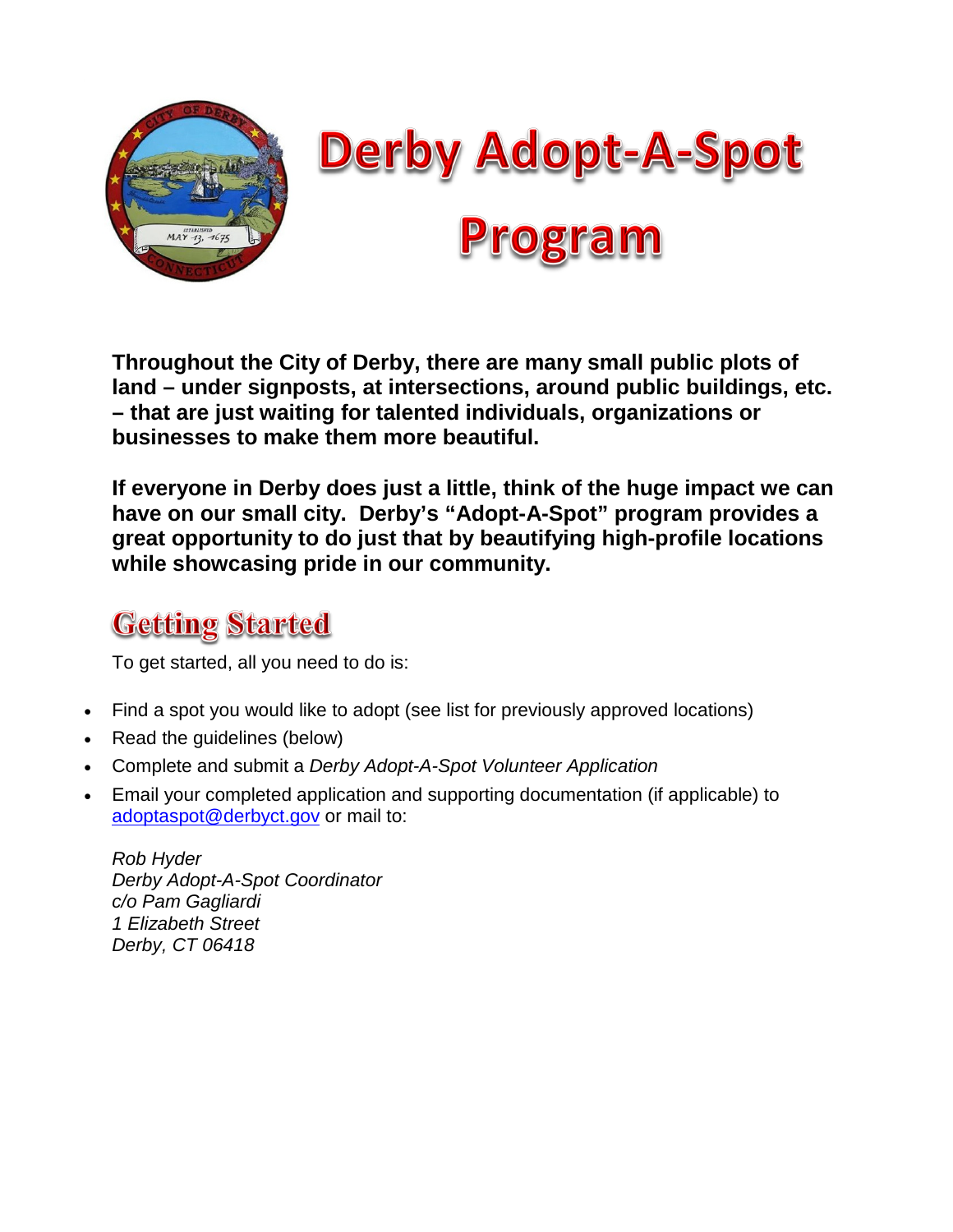## **After Submitting Your Application**

You will be contacted to confirm your adopted spot. You will then be able to:

- Take a photo of your designated spot before you begin work
- Begin beautifying your designated spot by pulling the first weed or digging the first hole for a new plant
- Admire a sign recognizing your valued work
- Take a photo of your designated spot after your work has been completed

If you have any questions, concerns or suggestions, please email us at [adoptaspot@derbyct.gov.](mailto:adoptaspot@derbyct.gov)

## **Helpful Tips**

- Employ proper watering practices, especially during the establishment period. Water deeply to soak root zone and force roots to go deep
- Limit the use of fertilizer to avoid over-stimulating plant growth, which in turn increases water requirements
- Plant flowers in spring (after chance of frost), bulbs in the fall and shrubs in spring or fall
- Use dark brown shredded bark mulch to aid in retaining soil moisture
- Use manures or compost as soil amendments to improve soil structure and increase water-retentive properties of soils
- Use plant materials that are suitable for our climate, can tolerate dry/poor soils, require less water than most and require minimum maintenance. Other desirable traits are limited susceptibility to insect and disease infestation and have a tolerance to salt exposure

## **Safety Tips**

- Wear Bright Colors (so you can be easily seen)
- Wear Hard-Sole Shoes and Work Gloves
- Work Only During Daylight Hours
- Have Plenty of Drinking Water On Hand
- Do NOT Touch Exposed Wires/Cables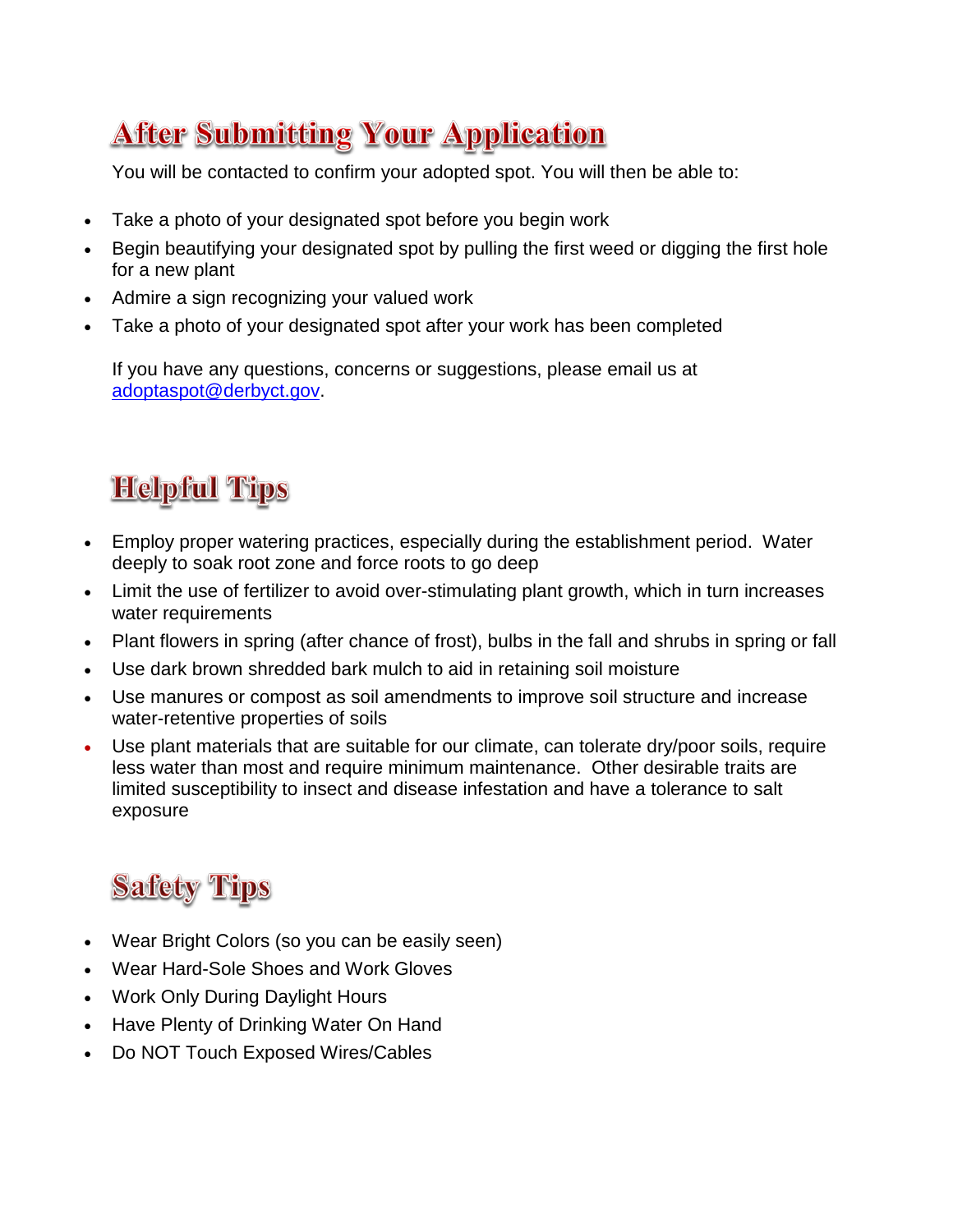## **Maintenance Plan**

- Biweekly Cleanup/Maintenance
- Removal of Litter
- Removal of Weeds
- Seasonal Maintenance
- Clip Dead Head Spent Blooms
- Prune Shrubs (if a flowing shrub, prune after flowering)

## **Spatial Considerations**

- Keep Plantings Clear from Edge of Travel Lanes
	- o Curb or Guardrail Should Have No Less Than a 5-Foot Clearance
- **Median Planting** 
	- o No Trees or Shrubs with Caliper (diameter of trunk) 4 Inches or Greater
- **Island Planting** 
	- o Ultimate Height of Shrubs to be No Greater Than Three (3) Feet Tall

### *Thank you for making Derby a better place to live, work and visit!*

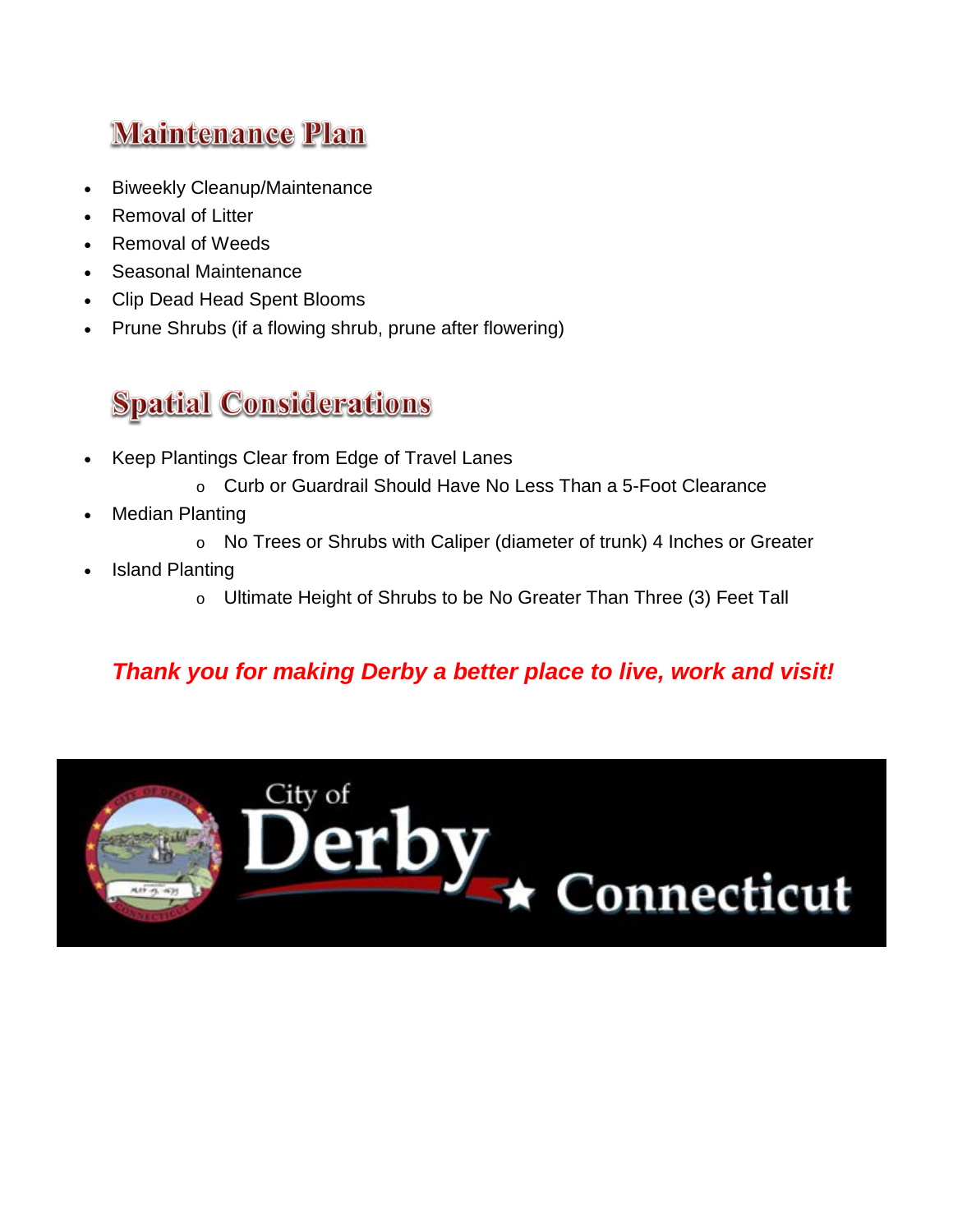



## **Site**

# **Participant**

- Island at David Humphries Road/Sentinel Hill Road
- Island at Sunset Drive and Hillcrest Avenue
- Welcome to Derby Sign (Between Route 34 and Old New Haven Avenue)
- Monument at Main Street and Derby Avenue
- Island on Mansfield Street
- Bottom Tip of Green at Bottom of Academy Hill Road
- Entrance to Witek Park Opposite Ridge Road
- Entrance to Witek Park Soccer Fields
- Island at Greenway Entrance at BJ's
- Island Point on Pershing Drive at On/Off to Route 8
- Corner of Division Street and Atwater Avenue
- Island at Division Street and Seymour Avenue
- Corner of Chatfield Street and Coon Hollow Road
- Entrance to Picnic Grove
- Entrance to Leo F. Ryan Athletic Complex at McEvoy Court
- Island at Chatfield Street and Hawthorn Avenue
- Entrance to Stygar Terrace
- Island at Hawthorn Avenue and Cedric Avenue
- Island at Cedric Avenue and Route 34
- *For more information, visit [www.derbyct.gov](http://www.derbyct.gov/) or send an email t[o adoptaspot@derbyct.gov.](mailto:adoptaspot@derbyct.gov)* Large Island at Chatfield Street and Hawthorne Avenue

*Updated: Thursday, February 20, 2020*

Sue Giordano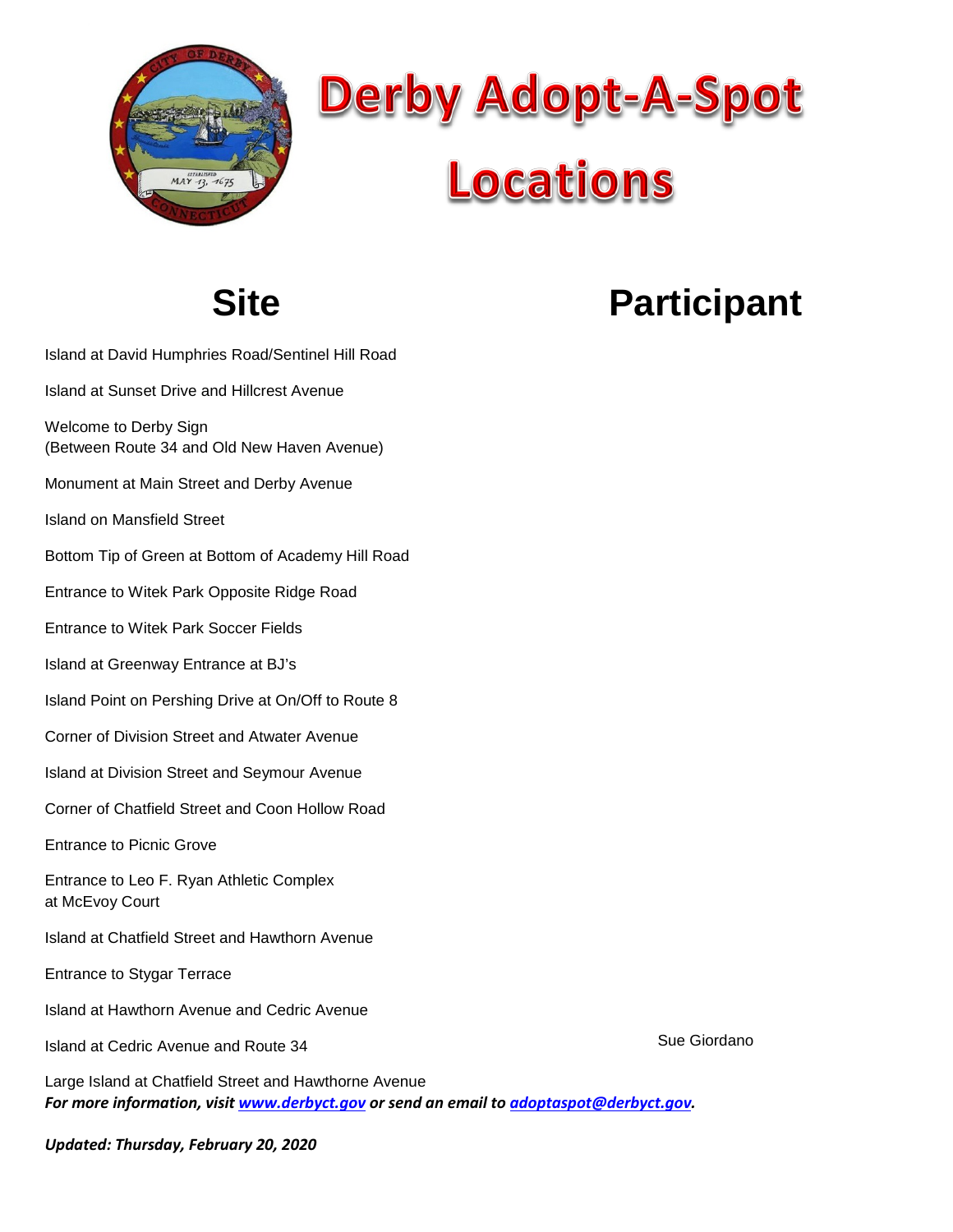



#### **Program Intent**

The intent of the City of Derby Adopt-A-Spot program is to encourage individuals, organizations and businesses to participate in beautification and litter cleanups of designated areas in the community at regular intervals. Individuals, organizations and businesses may agree to keep a designated area in Derby (other than highways or railroad tracks) cleared of litter and/or provide beautification for a contracted period of time to be determined in the *Derby Adopt-A-Spot Volunteer Application*.

In return, volunteers will have a sign bearing their name posted in their Adopt-A-Spot location.

#### **Program Terms**

1. Any individual (18 years or older), community group, special interest, business, civic, church or other group may participate in the Derby Adopt-A-Spot program and adopt public areas in the city to maintain and beautify.

2. Public areas are considered parks, islands, parking lots and other publicly held lands that have been approved by the City of Derby.

3. The participants hereby commit to cleaning up their Adopt-A-Spot location at least once (but not limited to) per month for the period of time determined in the *Derby Adopt-A-Spot Volunteer Application*. Weekly or biweekly attention, especially in spring, summer and early fall, is recommended.

4. If a participant is unable to fulfill their agreement, the signs bearing their name will be removed from the location and the participant will no longer be included in the Derby Adopt-A-Spot program.

5. Any participant with members less than 18 years of age must be supervised by an adult of at least 21 years of age.

6. Participants are encouraged to separate recyclable materials. Participants are also encouraged to dispose of garbage and recyclables at the Derby Transfer Station, located at 80 Pine Street in Derby. The Derby Transfer Station is open Monday through Friday, 7:00 a.m.–3:30 p.m., and Saturday, 8:00 a.m.–12:00 p.m. (subject to change).

7. A sponsor fee to adopt a specific location in Derby for a period of time designated in the *Derby Adopt-A-Spot Volunteer Application* is \$475. This sponsor fee will cover the cost of the sign bearing the name and logo of the individual, organization or business, and will include installation of the sign. Additional fees are outlined below. The sponsor sign noting the name of the individual, organization or business shall be created according to specifications supplied by the City of Derby, then placed at each designated Adopt-A-Spot location.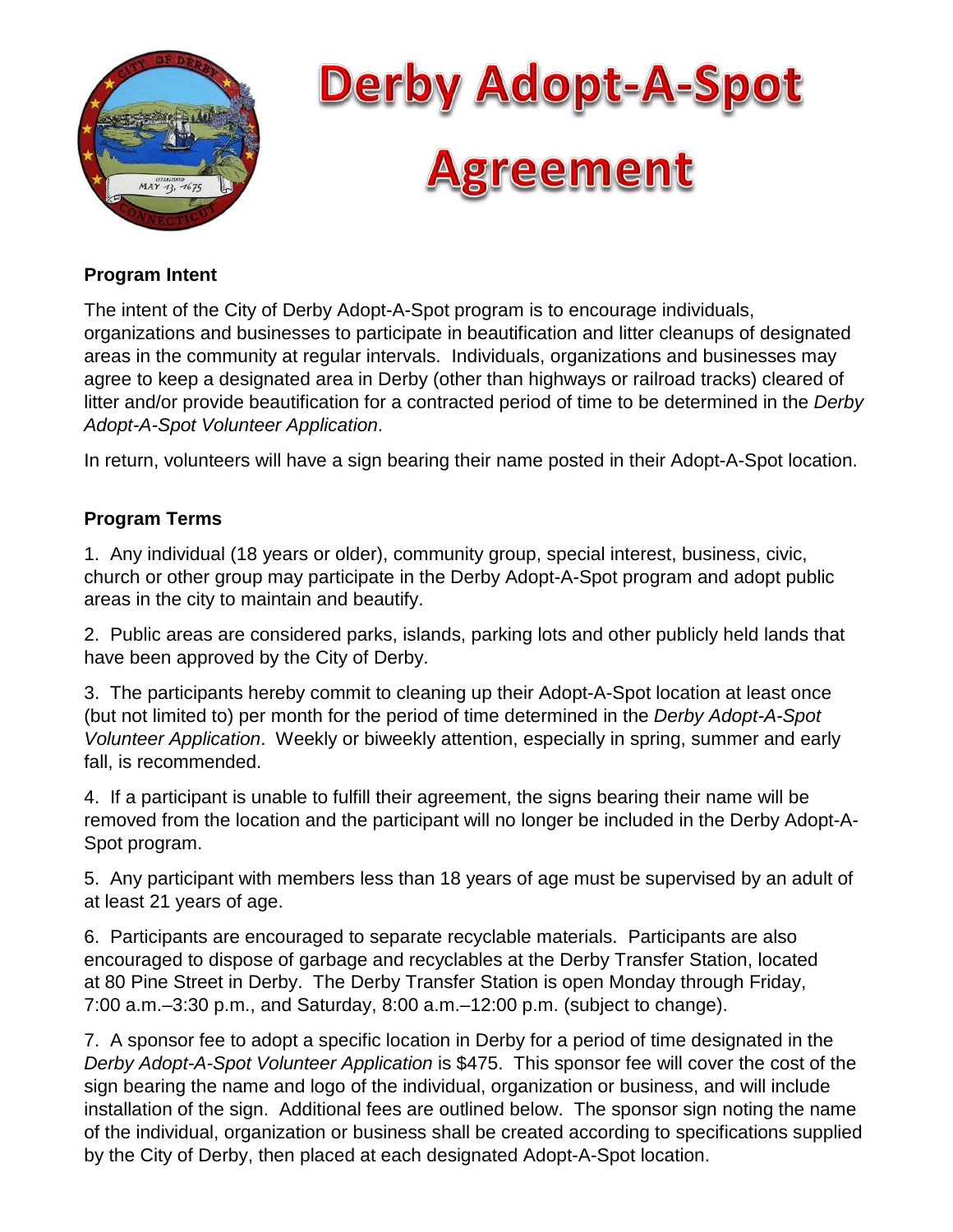8. The Derby Adopt-A-Spot Coordinator, along with other various City of Derby employees, will monitor the designated locations of adoption for compliance.

9. The City of Derby is not responsible for any accidents or injuries that occur to any individual or any member of any organization or business arising from their involvement in the Derby Adopt-A-Spot program.

10. Participants shall, at the participant's sole cost and expense, comply with all laws now in force, or which laws may hereafter be in force, pertaining to each participant's activities related to the Derby Adopt-A-Spot program. Participants shall indemnify and hold harmless the City of Derby from and against any damage, liability, cost and/or expenses which the City of Derby may suffer by reason of each participant's failure to comply with the laws as aforesaid. In the case of any claims arising out of an act or omission of a participant or any member, invitee, agent, servant, contractor or employee of a participant, the participant shall indemnify and hold harmless the City of Derby from and against any damage, liability, cost and/or expense which City of Derby may suffer by reason thereof and from any and all claims, losses and damages arising out of or in any way related to the participant's activities under the Derby Adopt-A-Spot program, and any act or omissions of the participant, its agents, servants, employees, guests and/or invitees.

11. All personal property of participants utilized in conjunction with the Derby Adopt-A-Spot program shall be used at the participant's own risk, and the City of Derby shall not be responsible for any theft of a participant's property, or any property of any member, agent, servant, employee, contractor or invitee of each participant, unless the theft is committed by the City of Derby, and the participant shall indemnify and hold harmless the City of Derby from any claim against the City of Derby by any agent, servant, employee, contractor or invitee of the participant based upon any allegation of theft for which the City of Derby's liability is disclaimed by the following:

*The participation of each individual, organization or business in the Derby Adopt-A-Spot program and/or this agreement may be terminated by the City of Derby at any time in the City of Derby's sole, absolute and arbitrary discretion. The City of Derby expressly reserves the right to discontinue the Derby Adopt-A-Spot program and to revise the terms of this Agreement at any time. Participants hereby assume all risk of damage or injuries resulting from the activities performed hereunder, and recognize that certain risks are inherent in litter pickup, especially in areas open to the public. It is understood that each participant is not an employee, agent or contractor of the City of Derby while participating in the Derby Adopt-A-Spot program and that the City of Derby shall have no obligation or responsibility to provide any worker's compensation insurance; general liability; or automobile insurance or uninsured/underinsured motorist insurance coverage, for acts or omissions of a participant while engaged in any activities arising out of or related to the Derby Adopt-A-Spot program. This Agreement is not intended nor shall be construed as a lease and the participant expressly acknowledges and agrees that it shall not have any rights as a tenant or otherwise occupy or possess any public area under the Derby Adopt-A-Spot program. It is further expressly understood and agreed by the participant that the City of Derby shall have no obligation to defend, hold harmless or indemnify the applicant for any claims of loss, injury, death or damage arising out of or related to this Derby Adopt-A-Spot program.*